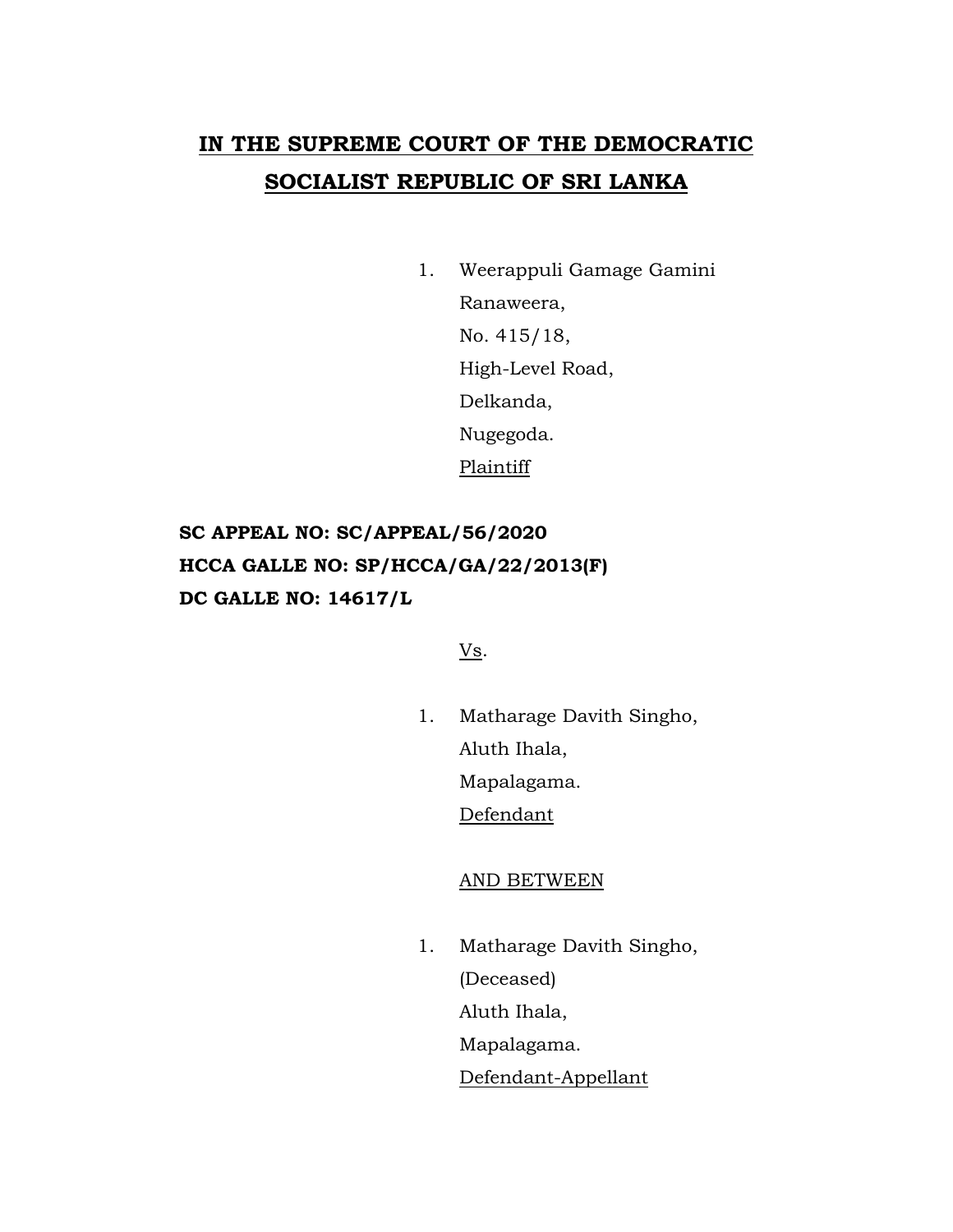- 1A. Matharage Dharmasiri,
- 1B. Matharage Mahinda,
- 1C. Matharage Premawathi,
- 1D. Matharage Shiriyawathie, All of Dehigodawatta, Aluth Ihala,

Mapalagama.

- 1E. Matharage Ariyawathie of Bambarawana, Mattaka.
- 1F. Matarage Seetha of Gorakagashuduwa, Mapalagama.
- 1G. Matarage Renuka of Akuresse Gedara, Etahawilwatta, Mapalagama Substituted Defendants- Appellants

Vs.

1. Weerappuli Gamage Gamini Ranaweera, No. 415/18, High-Level Road, Delkanda, Nugegoda. Plaintiff- Respondent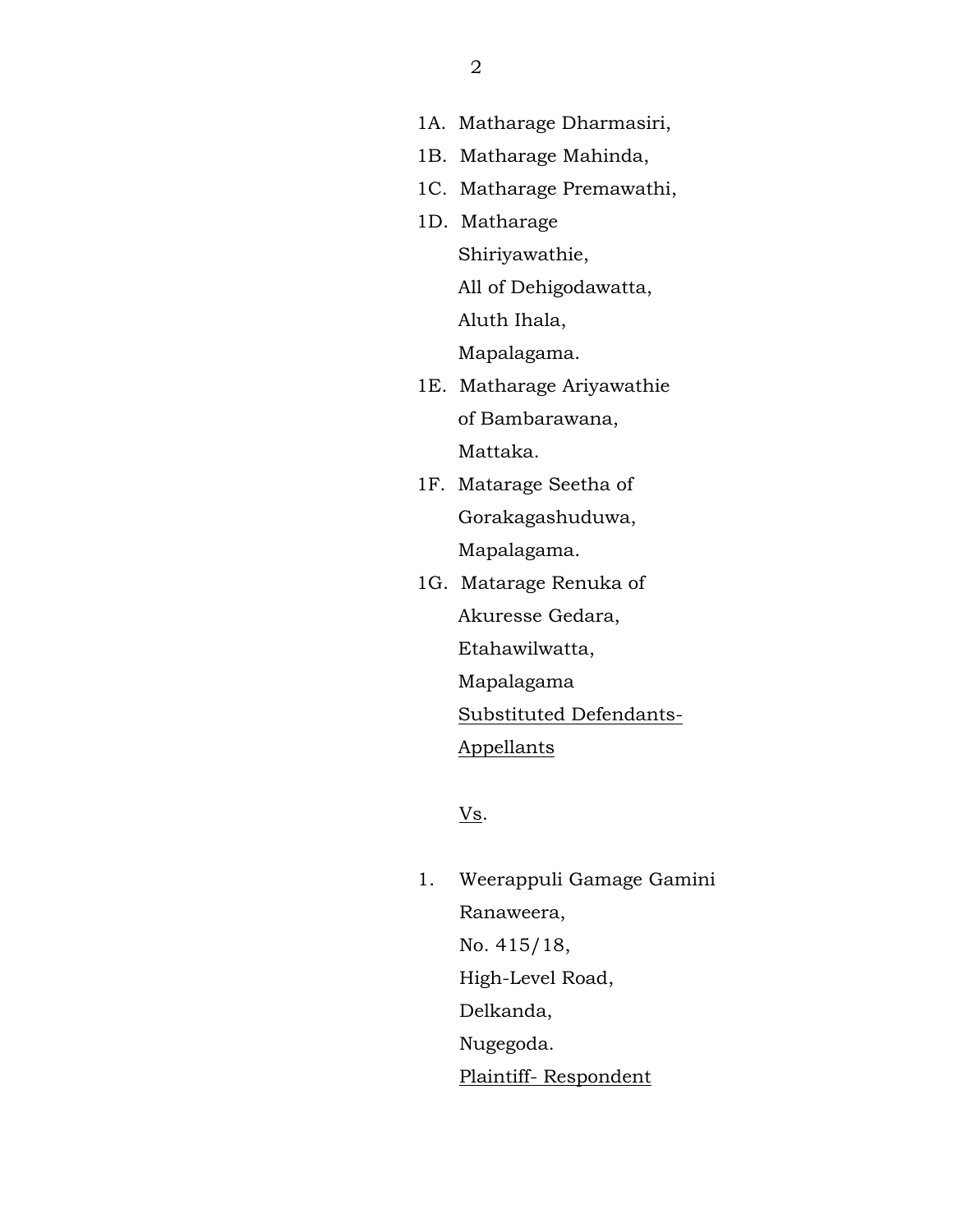#### AND NOW BETWEEN

1. Weerappuli Gamage Gamini Ranaweera, No. 415/18, High-Level Road, Delkanda, Nugegoda. Plaintiff-Respondent- Appellant

## Vs.

- 1A. Matharage Dharmasiri,
- 1B. Matharage Mahinda,
- 1C. Matharage Premawathi,
- 1D. Matharage Shiriyawathie, All of Dehigodawatta, Aluth Ihala, Mapalagama.
- 1E. Matharage Ariyawathie of Bambarawana, Mattaka.
- 1F. Matarage Seetha of Gorakagashuduwa, Mapalagama.
- 1G. Matarage Renuka of Akuresse Gedara, Etahawilwatta, Mapalagama.

Substituted Defendants-

Appellants-Respondents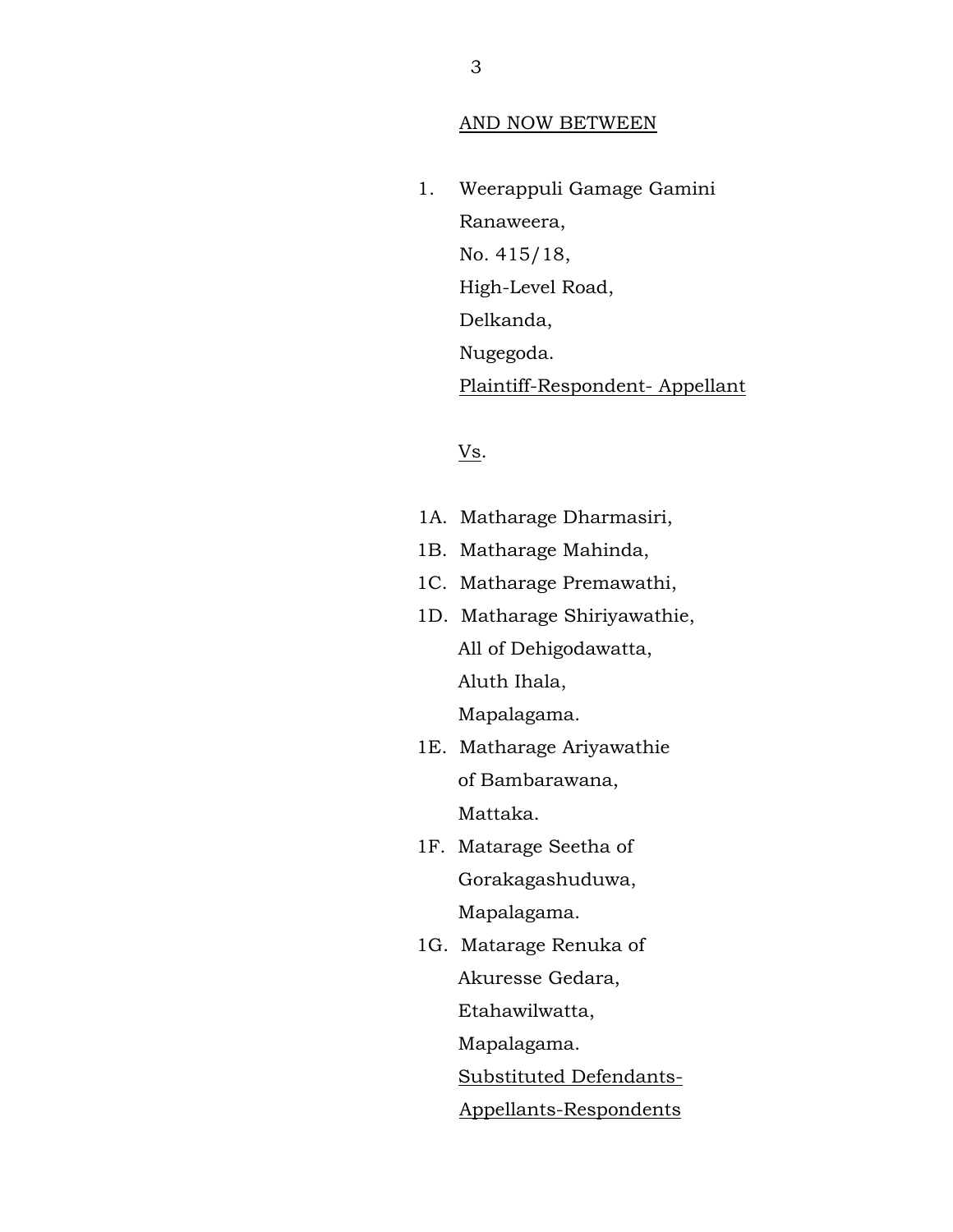- Before: Murdu N.B. Fernando, P.C., J. A.L. Shiran Gooneratne, J. Mahinda Samayawardhena, J.
- Counsel: Hilary Livera for the Plaintiff-Respondent-Appellant. Vishwa de Livera Tennakoon for the 1A Substituted Defendant-Appellant-Respondent.

Written submissions:

by the Plaintiff-Respondent-Appellant on 29.07.2020

Argued on : 10.01.2022

Decided on: 20.05.2022

### Mahinda Samayawardhena, J.

The plaintiff filed this action in the District Court seeking a declaration of title to and ejectment of the defendant from the land in suit. The defendant filed answer seeking dismissal of the action. At the trial, the defendant raised an issue claiming prescriptive title to the land. After the conclusion of the trial, the District Court entered judgment for the plaintiff. On appeal, the High Court of Civil Appeal set aside the judgment of the District Court on the basis that the plaintiff failed to establish legal title to the land. The High Court arrived at this conclusion by making a comparison between the original title deed of the plaintiff (deed No. 1986) marked P6 and a photocopy of the same deed marked V1. This Court granted leave to appeal to the plaintiff on the following two questions of law: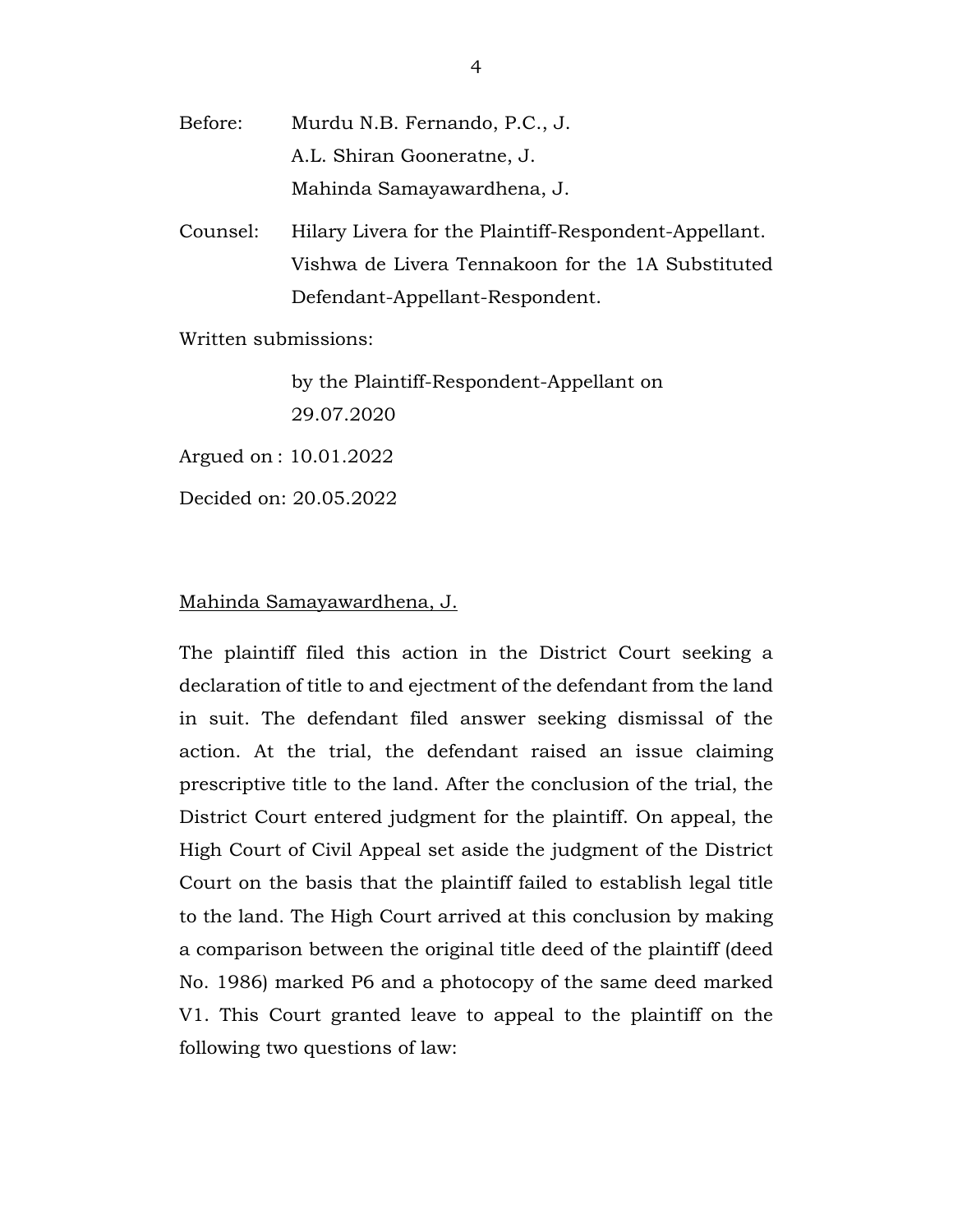- (a) Did the learned Judges of the High Court err in law in concluding that the deed bearing No. 1986 does not fulfil the due requirements of section 2 of the Prevention of Frauds Ordinance?
- (b) Did the learned Judges of the High Court misdirect themselves in evaluating the evidence and concluding that the attesting witnesses have not given evidence when the record bears out that one attesting witness had in fact given evidence?

The short question to be decided in this appeal is whether deed No. 1986 has been properly executed in terms of section 2 of the Prevention of Frauds Ordinance, No. 7 of 1840, as amended. The said section insofar as relevant to the present purposes reads as follows:

*No sale, purchase, transfer, assignment, or mortgage of land or other immovable property…shall be of force or avail in law unless the same shall be in writing and signed by the party making the same, or by some person lawfully authorized by him or her in the presence of a licensed notary public and two or more witnesses present at the same time, and unless the execution of such writing, deed, or instrument be duly attested by such notary and witnesses.*

To prove due execution of a deed, this section requires proof of four matters:

- (a) the deed was signed by the executant
- (b) it was signed in the presence of a licensed notary public and two or more witnesses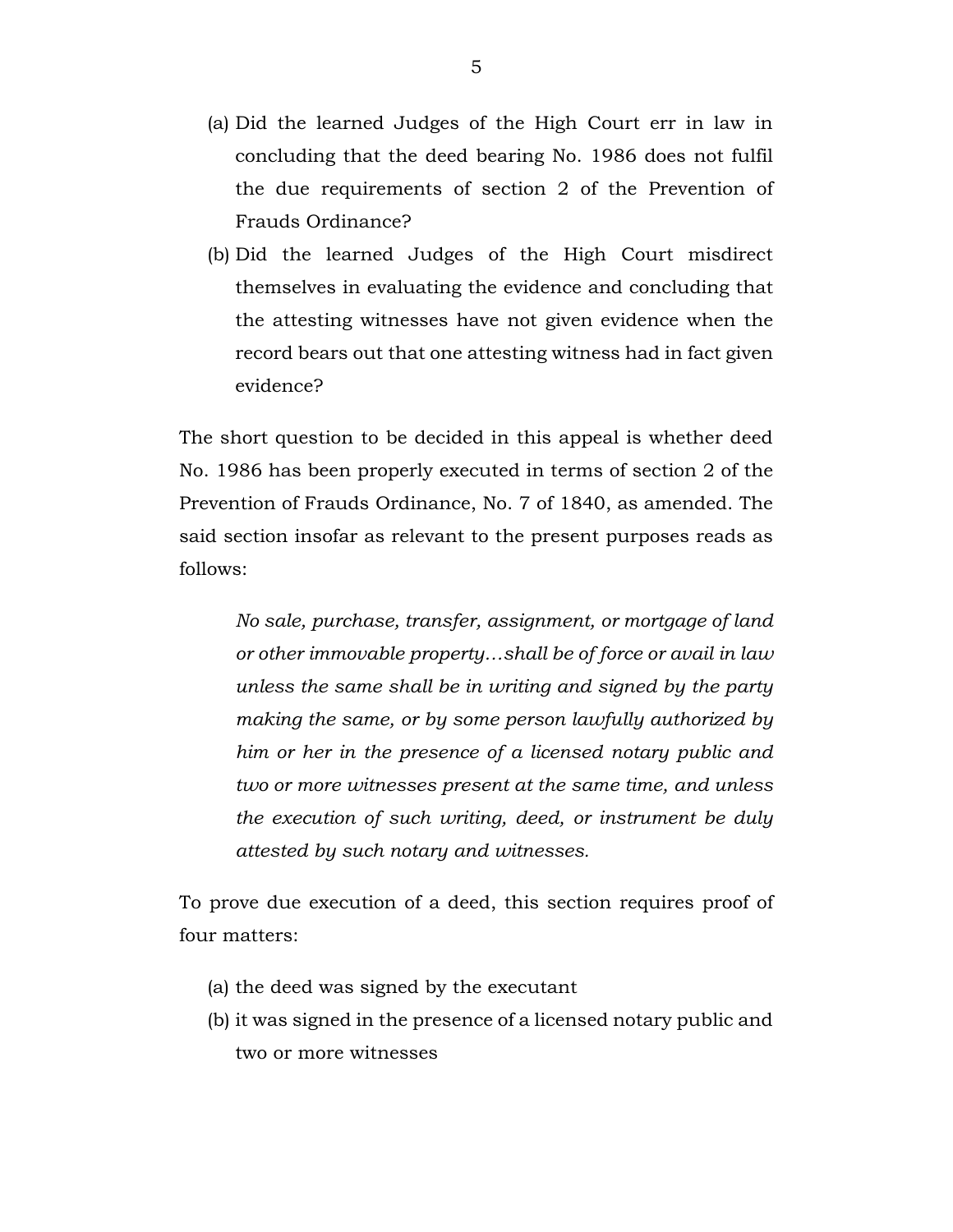- (c) the notary public and the witnesses were present at the same time
- (d) the execution of the deed was duly attested by the notary and the witnesses

It may be relevant to note that under section 2 of the Prevention of Frauds Ordinance, the document shall be signed by the executant in the presence of the notary and the two witnesses present at the same time. However, the section does not expressly state that the document shall also be signed by the two witnesses and the notary in the presence of the executant at the same time.

Execution and attestation are two different things: the former by the maker/executant and the latter by the notary and the witnesses.

Attestation is two-fold: due attestation by the notary and the witnesses as stated in section 2 of the Prevention of Frauds Ordinance, and formal attestation by the notary as stated in section 31 of the Notaries Ordinance, No. 1 of 1907, as amended.

In the execution of deeds, the requirements under section 2 of the Prevention of Frauds Ordinance are mandatory, and noncompliance renders a deed invalid. Conversely, non-compliance with the Rules made for notaries set out in section 31 of the Notaries Ordinance does not invalidate a deed as expressly provided for in section 33 of the Notaries Ordinance, which reads as follows:

*No instrument shall be deemed to be invalid by reason only of the failure of any notary to observe any provision of any rule set out in section 31 in respect of any matter of form:*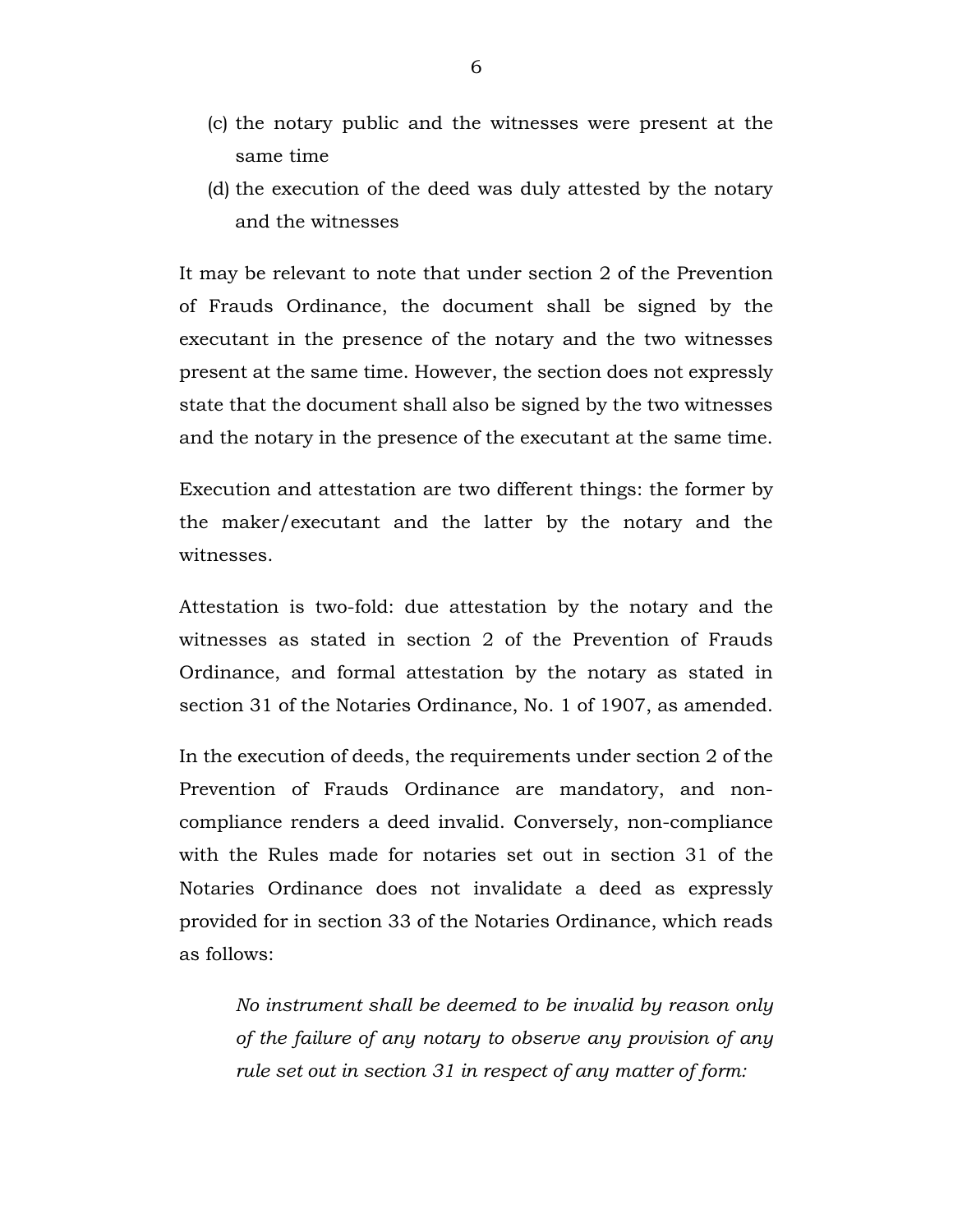*Provided that nothing hereinbefore contained shall be deemed to give validity to any instrument which may be invalid by reason of non-compliance with the provisions of any other written law.*

(*Weeraratne v. Ranmenike (1919) 21 NLR 286, Asliya Umma v. Thingal Mohamed [1999] 2 Sri LR 152, Wijeyaratne v. Somawathie [2002] 1 Sri LR 93, Pingamage v. Pingamage [2005] 2 Sri LR 370*)

What constitutes the attestation and the form of attestation are set out in sections 31(20) and 31(21) of the Notaries Ordinance; this is the formal attestation appended by the notary at the end of the deed. This is different from attesting a deed by the notary and witnesses as contemplated in section 2 of the Prevention of Frauds Ordinance. If the formal attestation of a deed is defective, the notary can be prosecuted under the Notaries Ordinance, but the deed's validity is unaffected.

In *Thiyagarasa v. Arunodayam [1987] 2 Sri LR 184*, the deed on its face had the date 14th January 1973 as the date of execution. According to the plaintiff, the actual date of execution was 7th October 1972. The District Court held that the deed was not properly executed. On appeal, G.P.S. De Silva J. (later C.J.) held at 188-189:

*Once it is established that the requirements of section 2 of the Prevention of Frauds Ordinance relating to the execution of the deed have been complied with, the mere fact that the notary has inserted a false or wrong date of its execution does not render the deed void. The lapse on the part of the notary does not touch the validity of the deed but may render the notary liable to be prosecuted for contravention of the provisions of the Notaries Ordinance. This seems reasonable*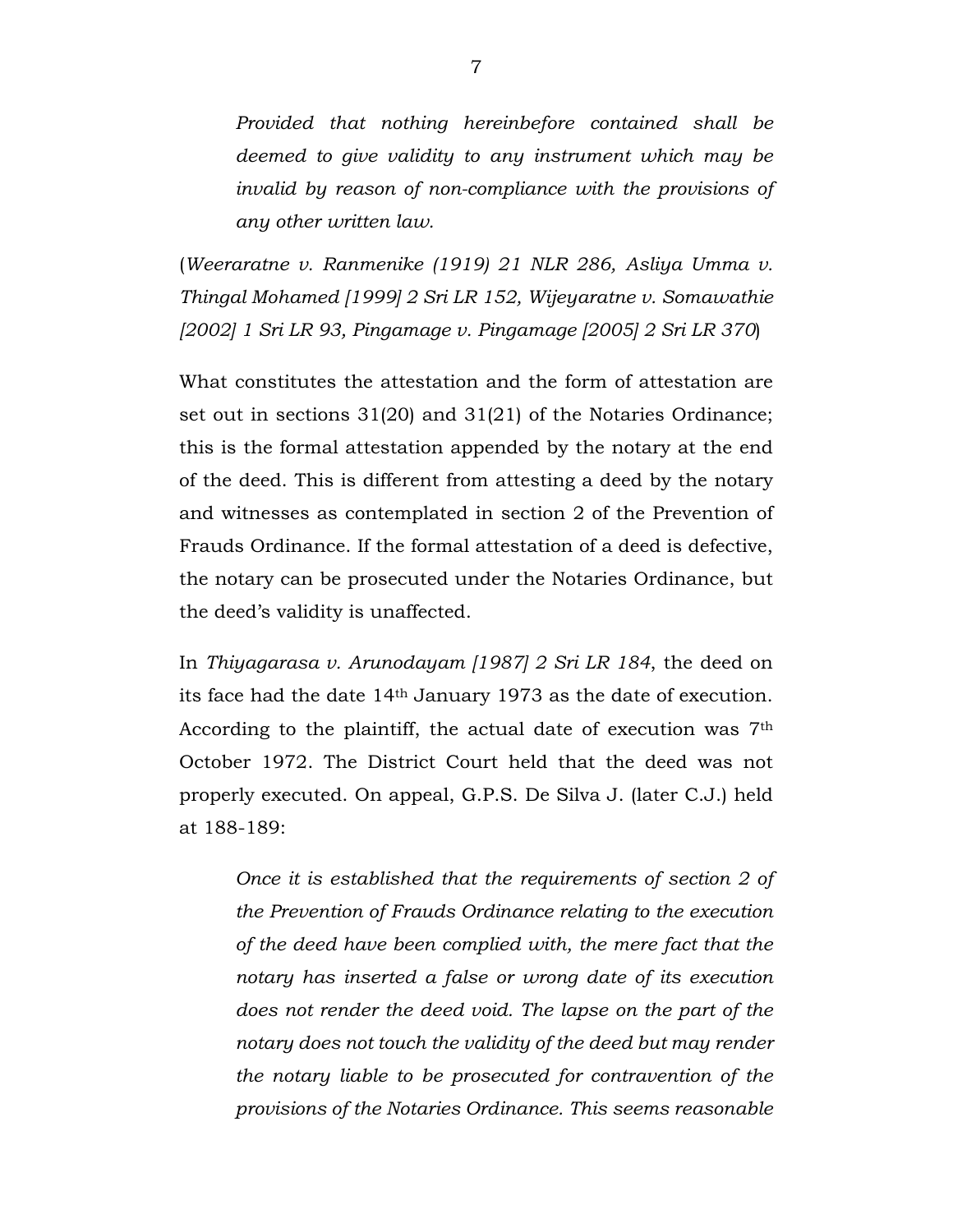*and just for the parties to the transaction have no control over the acts of the notary who is a professional man. I am therefore of the opinion that P3 is valid and effective to transfer the legal title to the property and is not bad for want of due execution.*

The Court quoted with approval the following statement of law found in *The Conveyancer and Property Lawyer* (1948) Vol. 1 Part 1 by E.R.S.R. Coomaraswamy at page 94:

*The formal attestation by the notary is not part of the deed but it is the duty of the notary to append it.* 

What is compulsory is compliance with the provisions of section 2 of the Prevention of Frauds Ordinance; non-compliance with the other provisions of the Prevention of Frauds Ordinance or the Notaries Ordinance does not *ipso facto* make the deed invalid.

It was held in *Weeraratne v. Ranmenike (1919) 21 NLR 286* that the requirement under section 16 (now section 15) of the Prevention of Frauds Ordinance that a deed shall be executed in duplicate was only a duty imposed on the notary and was not intended to invalidate the deed in the event of non-compliance. De Sampayo J. held at 287-288:

*It is clear to my mind that this clause merely imposed a duty on the notary, and was not intended to invalidate deeds where the notary might have failed to observe the direction therein contained. It is well settled that a notary's failure to observe his duties with regard to formalities which are not essential to due execution, so far as the parties are concerned, does not vitiate a deed. For instance, the absence of the attestation clause does not render a deed invalid. D.C.*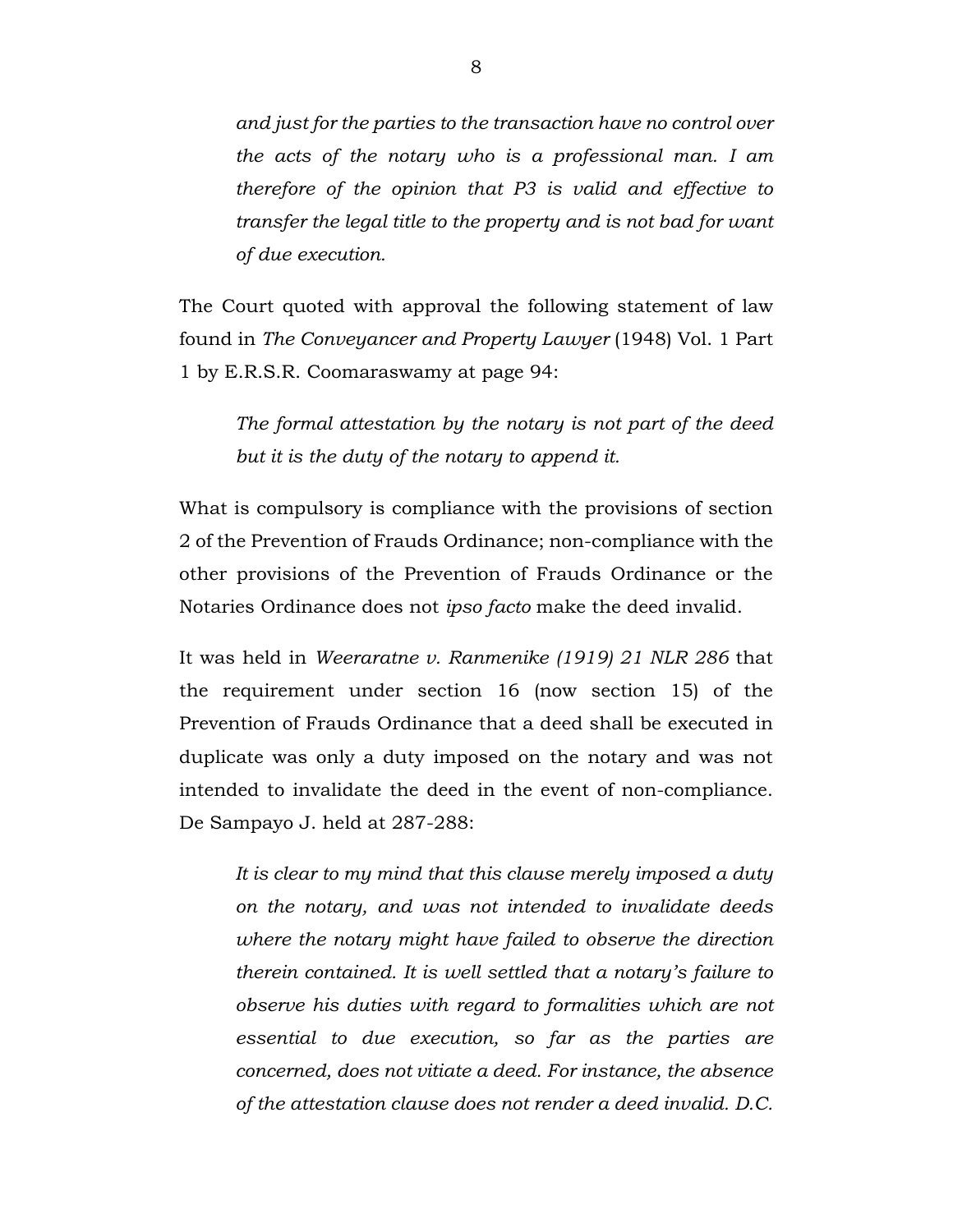*Kandy, 19,866 (Austin's Rep. 113); D.C. Negombo, 574 (Grenier (1874), p.39). Similarly, I think the failure on the part of the notary to have a deed executed in duplicate does not affect its operation as a deed. The case D.C. Kandy, 22.401 (Austin's Rep. 139) is an authority on this point. I therefore think that the decision of the Commissioner in this case is erroneous.*

Let me now turn to the word "attest" as contemplated in section 2 of the Prevention of Frauds Ordinance. Following the ordinary dictionary meaning of "attest" which is "to bear witness to", a person who sees the document signed by the executant is a witness to it; if he subscribes as a witness, he becomes an attesting witness. *Black's Law Dictionary* (11th edition) defines "attesting witness" as "someone who vouches for the authenticity of another's signature by signing an instrument that the other has signed."

A word of caution: although section 2 of the Prevention of Frauds Ordinance does not require the witnesses and the notary to attest the deed before the executant, this section requires the execution of the deed to be "duly attested" by the notary and the two witnesses.

The word "duly" here is not without significance. How is a deed considered to be duly attested? In this context, section 2 of the Prevention of Frauds Ordinance needs to be read with section 31(12) of the Notaries Ordinance which runs as follows:

*[The notary] shall not authenticate or attest any deed or instrument unless the person executing the same and the witnesses shall have signed the same in his presence and in*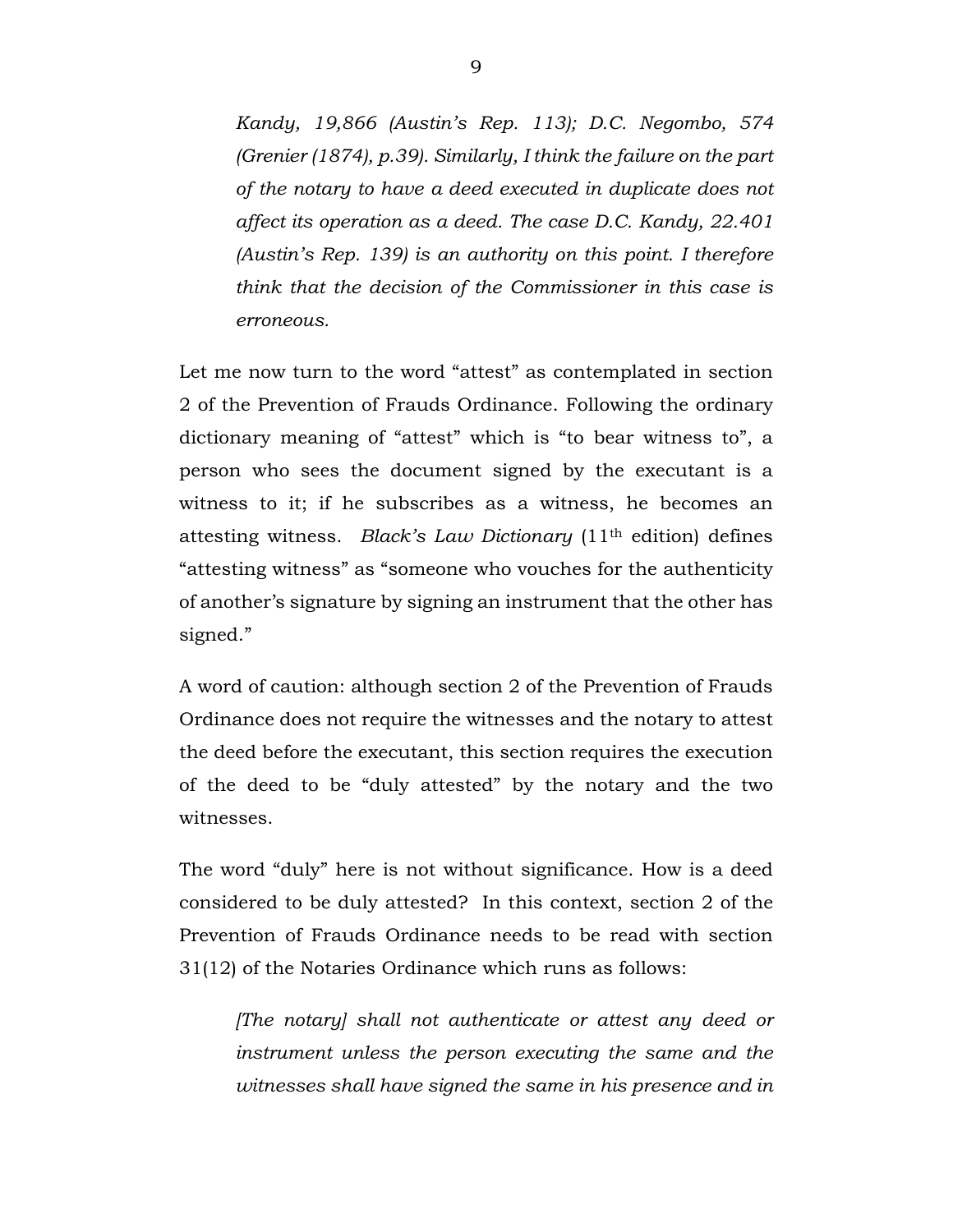*the presence of one another, and unless he shall have signed the same in the presence of the executant and of the attesting witnesses.*

Although compliance with the Rules contained in section 31 is not mandatory as explained above, it was held in *Emalia Fernando v. Caroline Fernando (1958) 59 NLR 341* that an instrument which is required by section 2 of the Prevention of Frauds Ordinance to be notarially attested must be signed by the notary and the witnesses at the same time as the maker and in his presence. This conclusion was reached giving due regard to the expression "duly attested" found in section 2 of the Prevention of Frauds Ordinance. I am in complete agreement with this interpretation, for otherwise the Prevention of Frauds Ordinance which was enacted to prevent fraud can be misused to cover fraud on the basis that section 2 of the Prevention of Frauds Ordinance does not require the notary and witnesses to sign the deed before the executant in the presence of one another. At page 344 Basnayake C.J. held:

*Learned counsel for the appellant contended that the requirement of the Notaries Ordinance in regard to the attestation of documents is not relevant to a consideration of the true meaning of the section. I am unable to agree that the provisions of the Notaries Ordinance are irrelevant to a consideration of the meaning of section 2 of the Prevention of Frauds Ordinance. I think in giving effect to the word "duly" we should take into account provisions of law which regulate the execution of documents required to be notarially attested. Section 30(12) of the Notaries Ordinance provides that a notary "shall not authenticate or attest any deed or*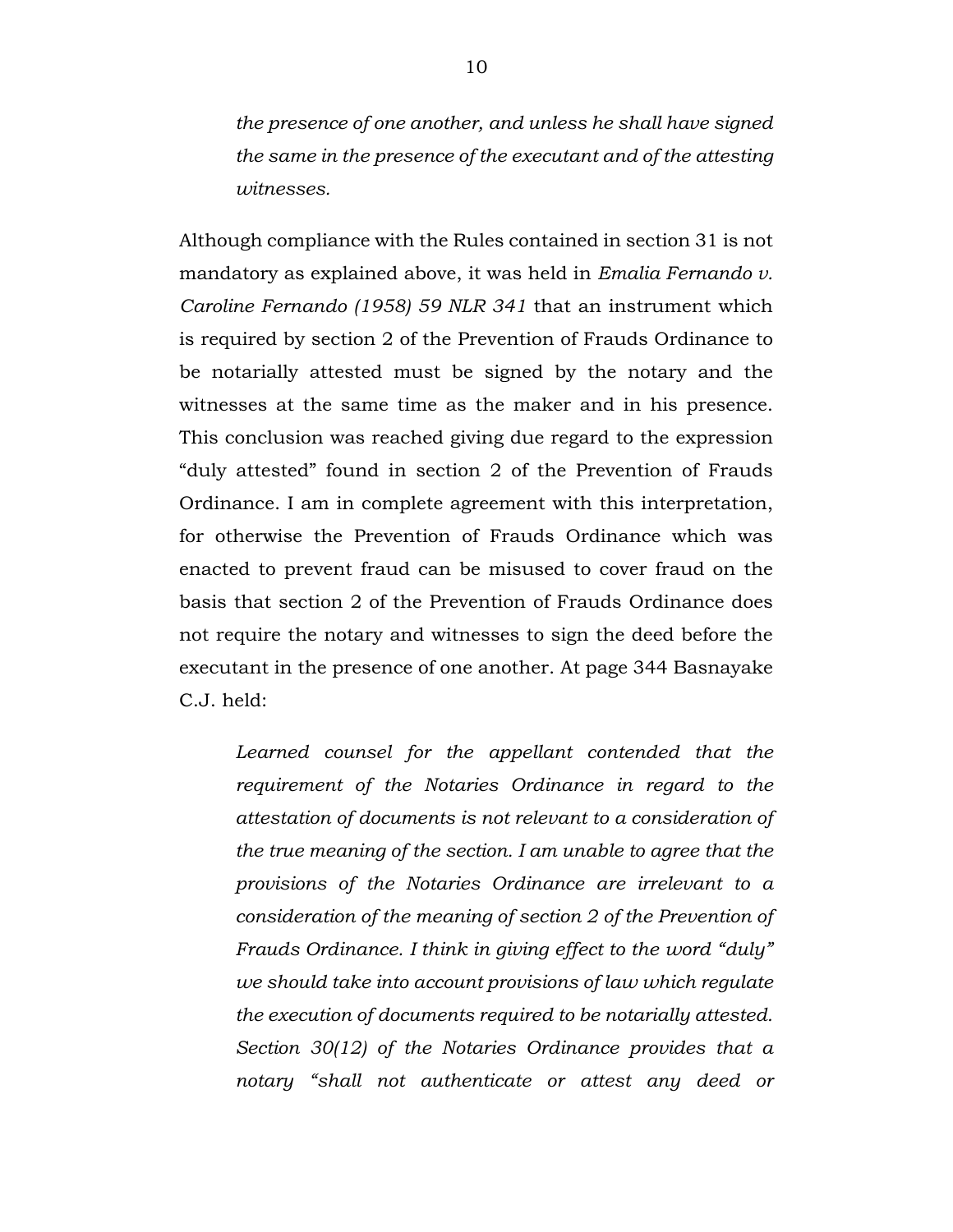*instrument unless the person executing the same and the witnesses shall have signed the same in his presence and in the presence of one another, and unless he shall have signed the same in the presence of the executant and of the attesting witnesses." Section 30(20) requires the notary to state in his attestation that the deed was signed by the party making it and the witnesses in his presence and in the presence of one another. The view I have expressed above is in accord with the decision of this Court in the case of Punchi Baba v. Ekanayake (4 S.C. C. 119), in which this Court expressed the view that section 2 of the Prevention of Frauds Ordinance required that the notary and the witnesses should sign in the presence of the maker and at the same time and that a deed not so signed was not valid.*

P6 is the original title deed of the plaintiff and V1 is the photocopy of that deed tendered by the plaintiff with the plaint in support of an application for an interim injunction. The contention of the defendant, which was accepted by the High Court, is that: V1 did not contain the signature of the second attesting witness; the signature of the second attesting witness appearing in P6 had been placed after the execution of the deed; therefore the plaintiff's title deed had not been duly executed.

It is significant to note that the defendant did not raise an issue on due execution of the deed either at the beginning of the trial or during the course of the trial. When the original deed P6 was marked through the plaintiff, the defendant moved that it be marked subject to proof. When the plaintiff closed his case reading in evidence the marked documents including P6, the defendant did not maintain that it had not been proved, thereby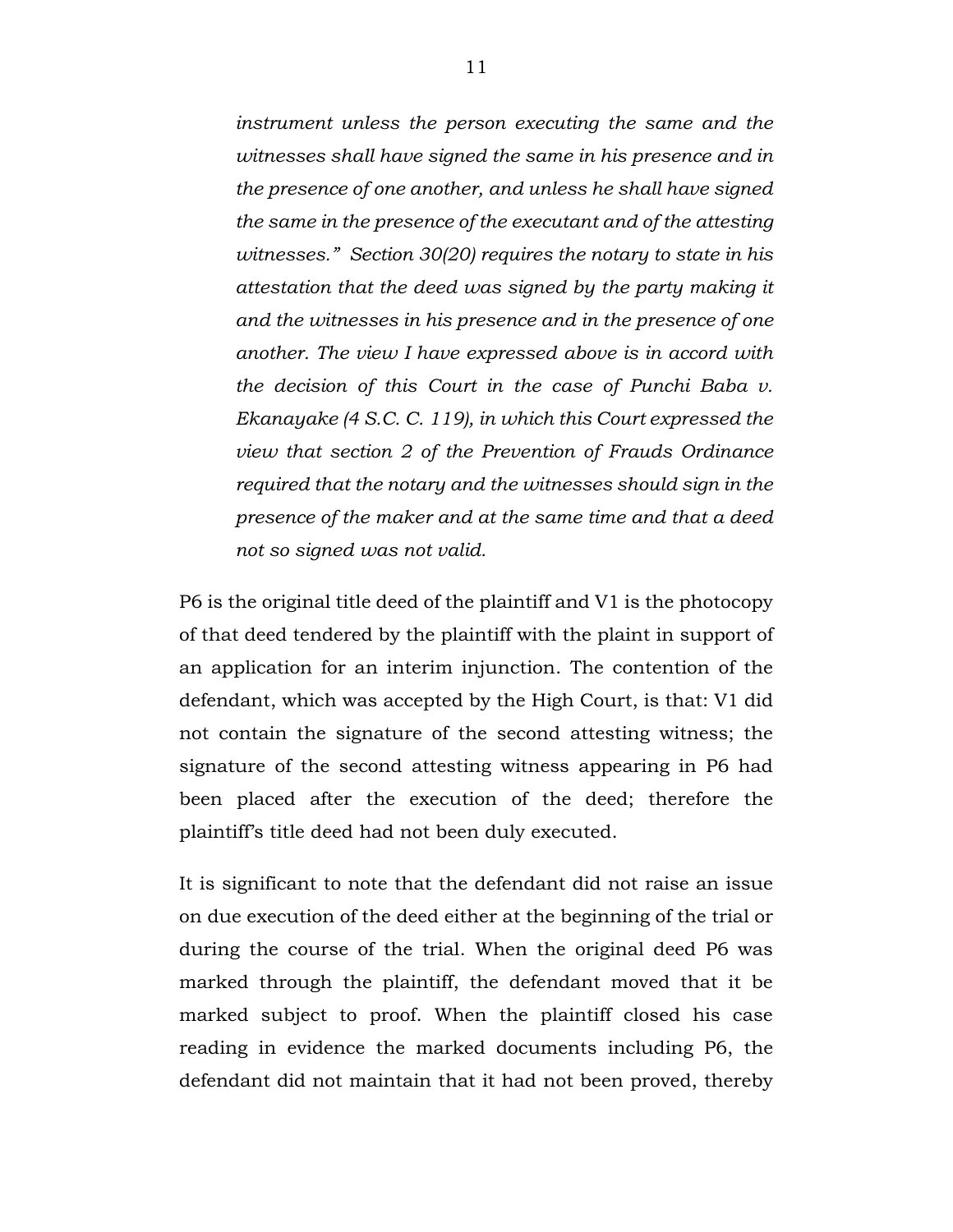indirectly conceding that the objection was no longer a live objection.

How can a deed be proved?

Section 68 of the Evidence Ordinance reads as follows:

*If a document is required by law to be attested, it shall not be used as evidence until one attesting witness at least has been called for the purpose of proving its execution, if there be an attesting witness alive, and subject to the process of the court and capable of giving evidence*.

The plaintiff called as witnesses the notary and the first attesting witness to the deed, and they confirmed that the donor, the donee, the first attesting witness, the second attesting witness and the notary were all present at the same time and signed the deed in that order. When they were confronted with V1, they stated that they saw V1 for the first time in the witness box. The following finding of the High Court is not correct:

*When there is a dispute or challenging a document with regard to the due execution, the notary alone is not sufficient to give evidence. At least one attesting witness should give evidence. In this case attesting witnesses have not given evidence and no explanation is given for it.* 

Although the High Court came to the finding that no attesting witness was called to give evidence on the execution of P6 and no explanation was provided for such failure, in fact, two attesting witnesses were called to prove P6: one was the notary and the other was the first attesting witness.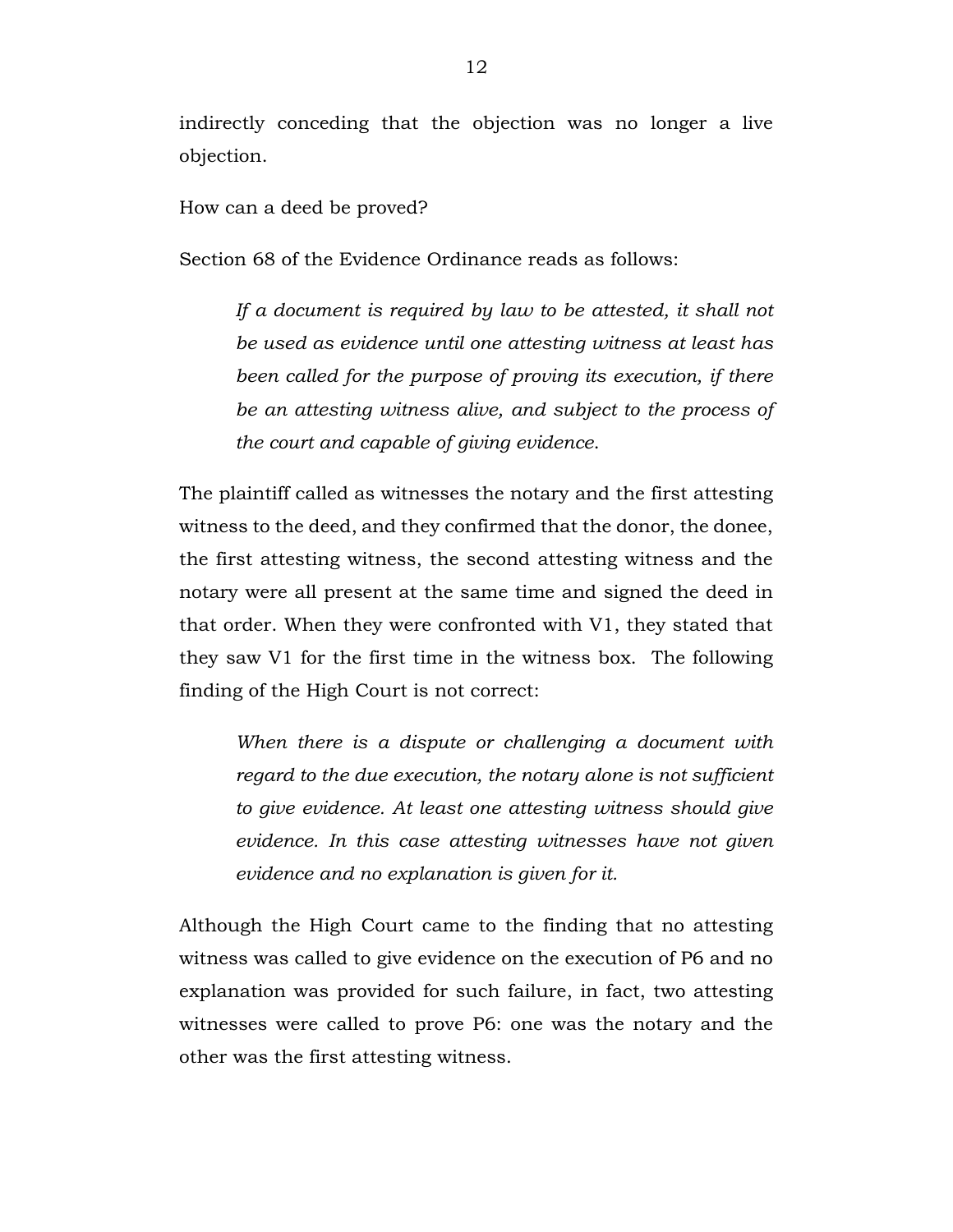There is no dispute that Anoma Ranaweera, the wife of the donee who signed as the first witness to the deed and whose evidence has been overlooked by the High Court, is an attesting witness. The decision of the High Court would have been different if the Court had drawn its attention to the evidence of this attesting witness.

The notary is as much an attesting witness as the two witnesses themselves within the meaning of section 68 of the Evidence Ordinance. (*Wijegoonetileke v. Wijegoonetileke [1956] 60 NLR 560, The Solicitor General v. Ahamadulebbe Ava Umma (1968) 71 NLR 512 at 515-516, Thiyagarasa v. Arunodayam [1987] 2 Sri LR 184, Wijewardena v. Ellawala [1991] 2 Sri LR 14 at 35*)

In *Marian v. Jesuthasan (1956) 59 NLR 348* it was held:

*Where a deed executed before a notary is sought to be proved, the notary can be regarded as an attesting witness within the meaning of section 68 of the Evidence Ordinance provided only that he knew the executant personally and can testify to the fact that the signature on the deed is the signature of the executant*.

In *Marian*'s case, the execution of the deed by the executant was in issue but only the notary who did not personally know the executant gave evidence to prove the deed. It is in that context the Court held that the notary was not an attesting witness. This should not be understood to mean that a notary can never be an attesting witness unless he knows the executant personally. For instance, in the case at hand, whether or not the notary knew the executant is beside the point as the deed is challenged on the sole ground that the second attesting witness did not sign the deed.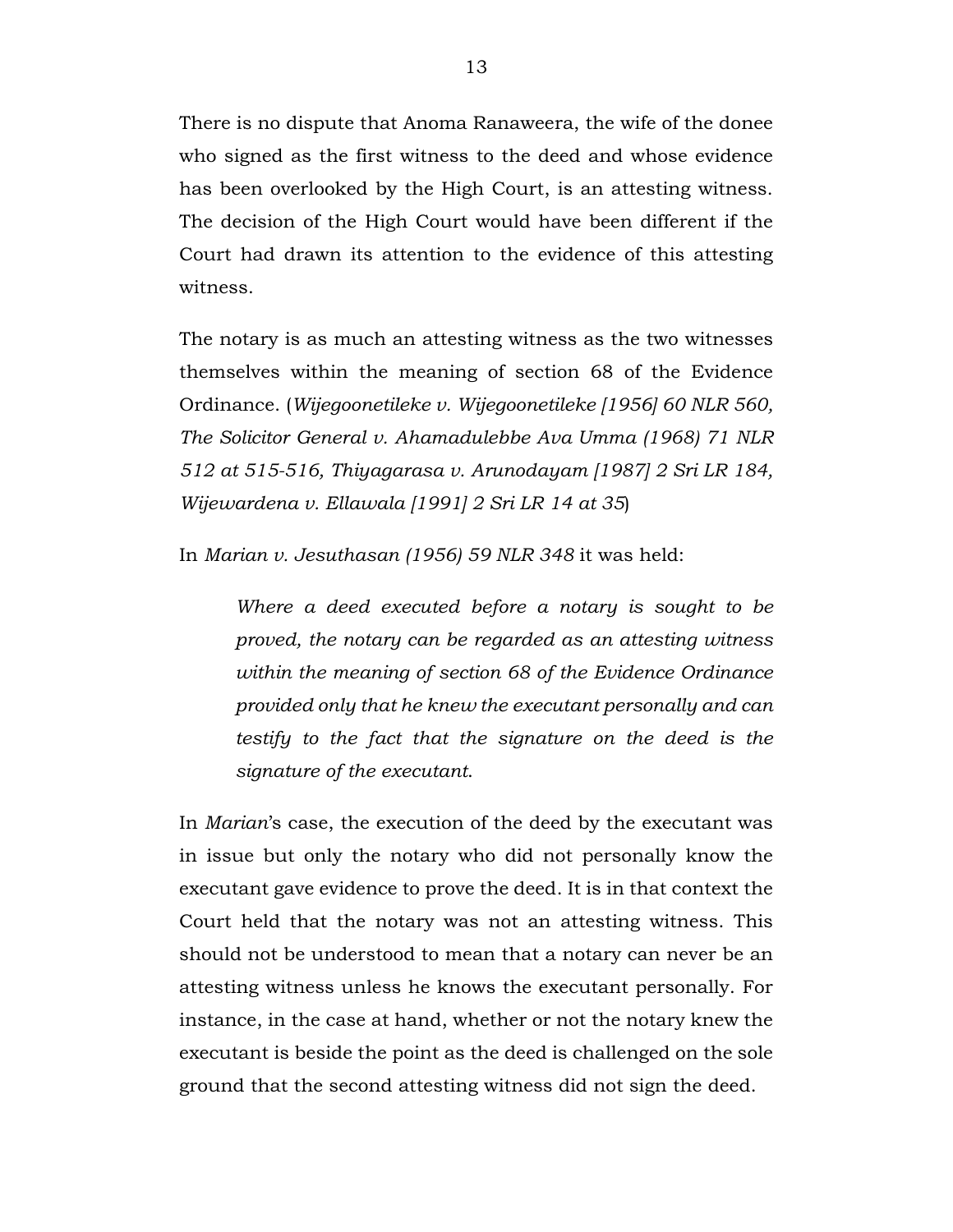Even if the notary did not know the executant personally, he can still be an attesting witness but proof of execution of the deed is incomplete on his evidence alone. If the notary does not know the executant, he must know the witnesses and the witnesses must know the executant. In that eventuality, at least one of the two attesting witnesses needs to be called to prove due execution.

Sections 31(9) and 31(10) of the Notaries Ordinance are relevant in this regard.

*31(9) He shall not authenticate or attest any deed or instrument unless the person executing the same be known to him or to at least two of the attesting witnesses thereto; and in the latter case, he shall satisfy himself, before accepting them as witnesses, that they are persons of good repute and that they are well acquainted with the executant and know his proper name, occupation, and residence, and the witnesses shall sign a declaration at the foot of the deed or instrument that they are well acquainted with the executant and know his proper name, occupation, and residence.*

*31(10) He shall not authenticate or attest any deed or instrument in any case in which both the person executing the same and the attesting witnesses thereto are unknown to him.*

To sum up, the notary is a competent witness to prove attestation, and if he knows the executant, he is a competent witness to prove attestation and execution, both of which are the *sine qua non* of proving due execution. This was lucidly explained by T.S.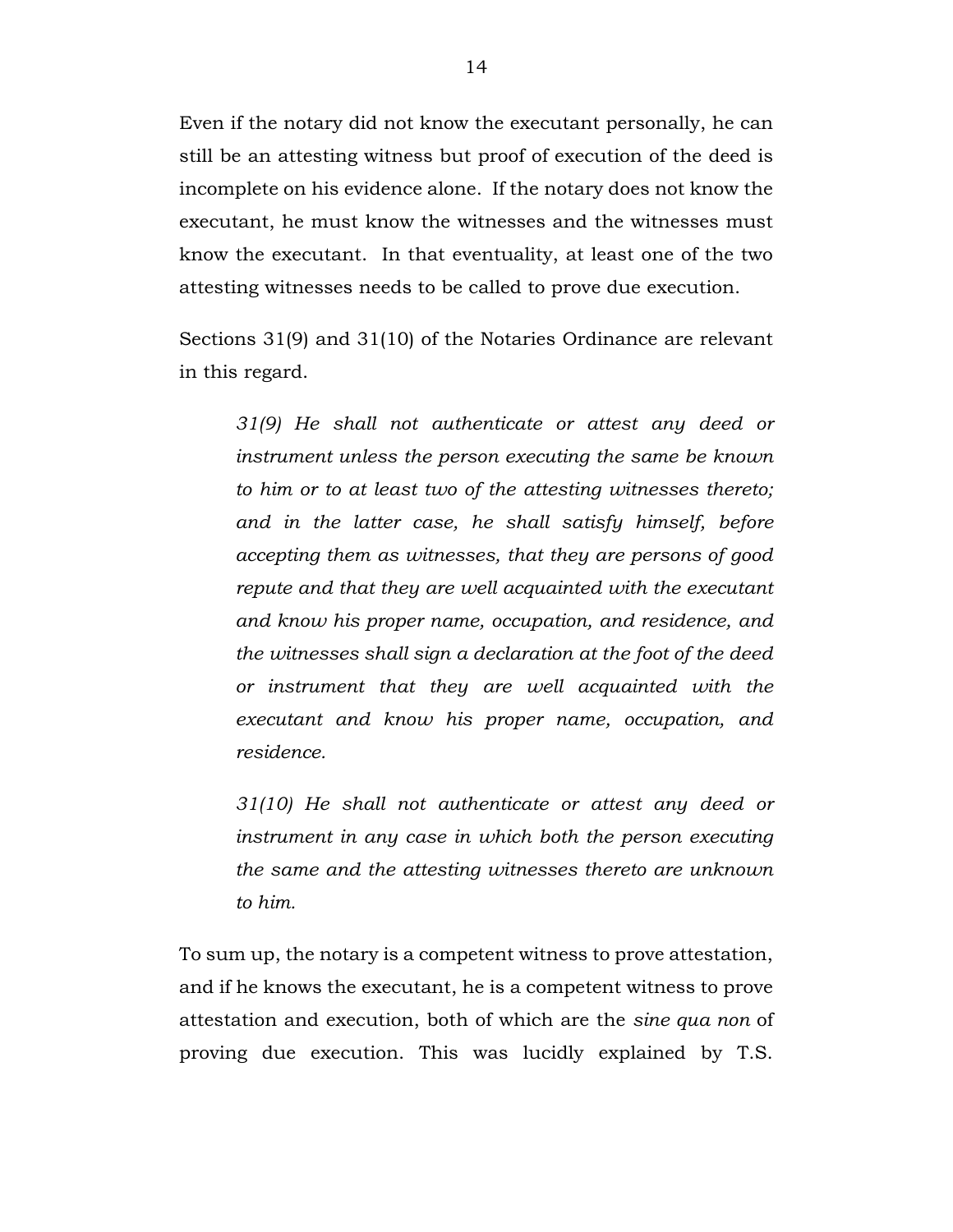Fernando J. in *The Solicitor General v. Ahamadulebbe Ava Umma (1968) 71 NLR 512 at 516*:

*The object of calling the witness is to prove the execution of the document. Proof of the execution of the documents mentioned in section 2 of No. 7 of 1840 means proof of the identity of the person who signed as maker and proof that the document was signed in the presence of a notary and two or more witnesses present at the same time who attested the execution. If the notary knew the person signing as maker, he is competent equally with either of the attesting witnesses to prove all that the law requires in section 68 – if he did not know that person then he is not capable of proving the identity as pointed out in Ramen Chetty v. Assen Naina (1909) 1 Curr. L.R. 257, and in such a case it would be necessary to call one of the other attesting witnesses for proving the identity of the person. It seems to me that it is for this reason that it is required in section 69 that there must be proof not only that "the attestation of one attesting witness at least is in his handwriting" but also "that the signature of the person executing the document is in the handwriting of that person." If the notary knew the person making the instrument, he is quite competent to prove both facts – if he did not know the person then there should be other evidence.*

In the instant case the notary stated in his evidence that he knew the executant and the other witnesses personally as the donee was his classmate, the donor is the donee's aunt, the first witness is the donee's wife, and the second witness is his (the notary's) clerk. The question in this case is not whether the executant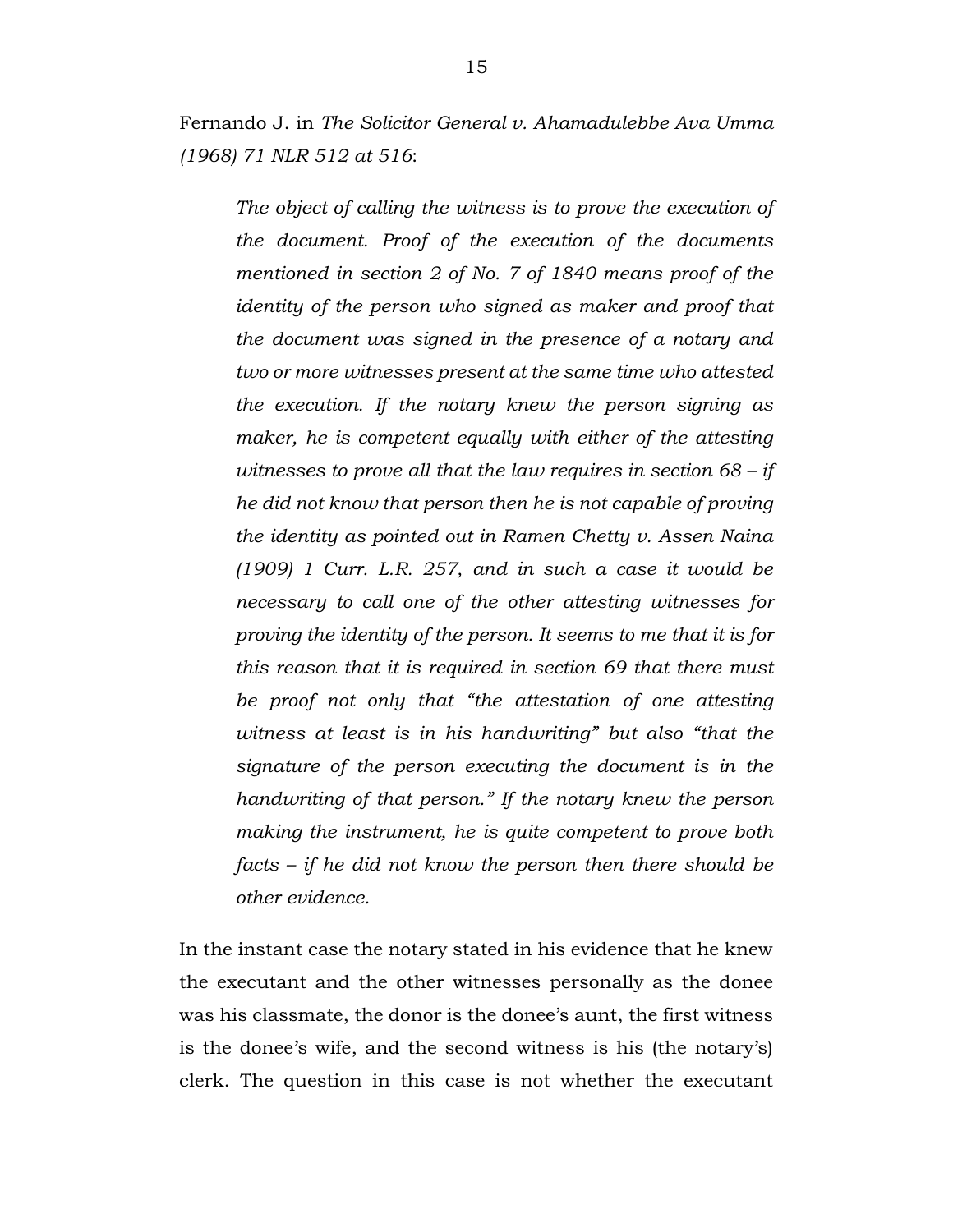signed the deed but whether the second witness was present (together with the others) at the time of the deed being signed by the executant and duly attested.

This in my view has been proved by marking the original deed as P6 and calling the notary and the first witness to the deed as witnesses in the plaintiff's case. The High Court, without considering the aforementioned evidence, relied on a photocopy of the deed (which had been tendered by the plaintiff with the plaint for another purpose) to reject the original deed. The High Court at page 8 of the impugned judgment states "*even though it is a true copy, it has the Land Registry seal and the inference the court can draw is that the document marked P6 has been sent to the Land Registry without the signature of one attesting witness*."

The standard of proof of due execution of a deed is on a balance of probabilities. It is in my view unjust on the part of the appellate Court to hold against the plaintiff on "inferences" when there was no issue raised in the District Court on the due execution of the deed, when P6 was not objected to at the closure of the plaintiff's case as a deed which had not been proved, when the deed was proved by calling two attesting witnesses, and when the defendant or the District Court did not insist that the plaintiff produce the duplicate and/or protocol of the deed to further verify the matter.

The case of *Baronchy Appu v. Poidohamy (1901) 2 Brown's Reports 221* relied upon by the High Court to say that in addition to the notary another witness should have been called has no applicability to the facts of the instant case. The headnote of this case reads as follows: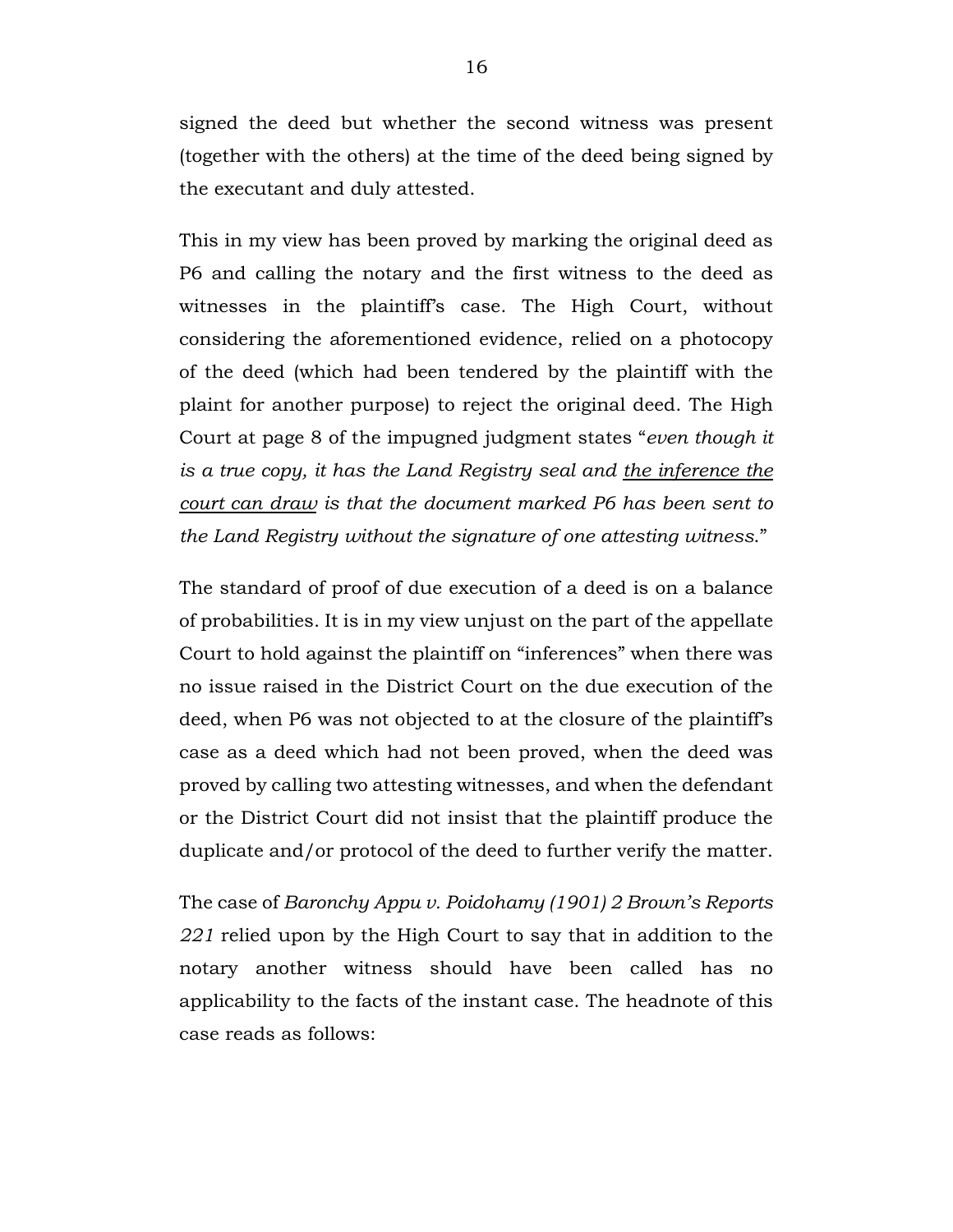*[W]hen it is alleged that a person signed a blank sheet of paper which was subsequently filled up in the form of a deed and impeached as fraudulent by such person, the execution of such document ought to be proved, not by calling the notary who attested it, but by calling at least one of the witnesses thereto.*

The statement of law enunciated in the above case is correct on the unique facts of that case where the deed was challenged on the basis that the notary obtained the signatures on blank papers. The challenge in the instant case is different and, in any event, in the instant case, the notary and another attesting witness have given evidence on due execution.

The *ratio decidendi* in a decision must be understood in light of the unique facts and circumstances of that particular case. Unless the two situations are similar, judicial precedents need not be mechanically applied merely because the subject area is the same.

Moreover, the course of action adopted by the High Court is against the basic principles of proof of documents as envisaged in the Evidence Ordinance. Documents must be proved by primary evidence except in the limited instances where secondary evidence is permitted: sections 64 and 65 of the Evidence Ordinance, section 162 of the Civil Procedure Code. It is not possible to defeat primary evidence by secondary evidence (other than in exceptional situations), although *vice versa* is possible.

For the aforesaid reasons, I answer the two questions of law in the affirmative. The judgment of the High Court of Civil Appeal is